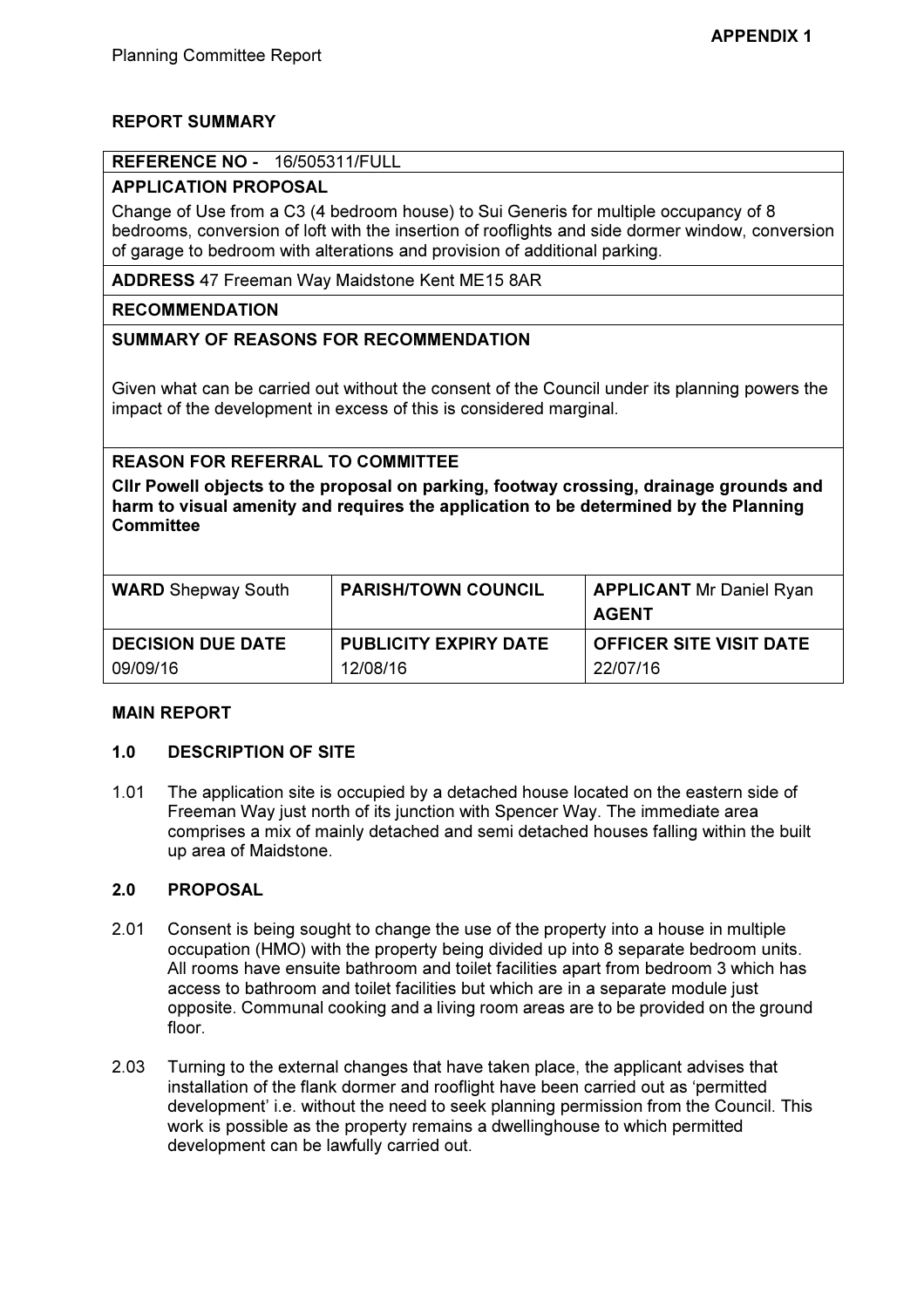- 2.04 The front garden area will be laid out as parking for 4 cars to compensate for loss of an integral garage which is to be converted into a separate bedroom unit.
- 2.05 The following has also been submitted in support of the application:
	- The applicant is part of a national franchise committed to meeting the housing needs of local professionals key workers.
	- A rigorous vetting process will be in place to ensure that tenants meet and maintain high standards.
	- A cleaner and gardener will be employed to ensure that the property is maintained both internally and externally in good condition.
- 2.06 The applicant also notified local residents of the proposal before submitting the application.

# 3.0 POLICY AND OTHER CONSIDERATIONS

The National Planning Policy Framework (NPPF) National Planning Practice Guidance (NPPG) Development Plan: H22 Submission version of the draft local plan: DM4, DM8

# 4.0 LOCAL REPRESENTATIONS

- 4.01 Cllr Powell objects to the proposal on parking, footway crossing, drainage grounds and harm to visual amenity and requires the application to be determined by the Planning **Committee**
- 4.02 A petition has been received with just over 50 signatories objecting to the proposal on the following grounds:
	- The loft extension will overlook adjacent properties and create a loss of privacy.
	- The loft extension is visually out of proportion
	- Insufficient parking provision leading to a dangerous situation at the junction of Freeman Way/Garden Close and Spencer Way roads.
- 4.03 10 neighbouring properties were notified of the application 6 objections have been received that are summarised as follows:
	- Concerned about discrepancies in plans.
	- Dormer not in keeping with the character of the area.
	- Additional occupants will overload existing sewer while siting the bin area could be a source of smells to adjoining properties.
	- As only 4 parking spaces are proposed whereas the property is to be converted into 8 units will result in parking conflict while the additional traffic will result in harm to the free flow of traffic and highway safety in the locality.
	- Use as an HMO will appear out of character .
	- Development has gone ahead without planning permission first being obtained.

# 5.0 CONSULTATIONS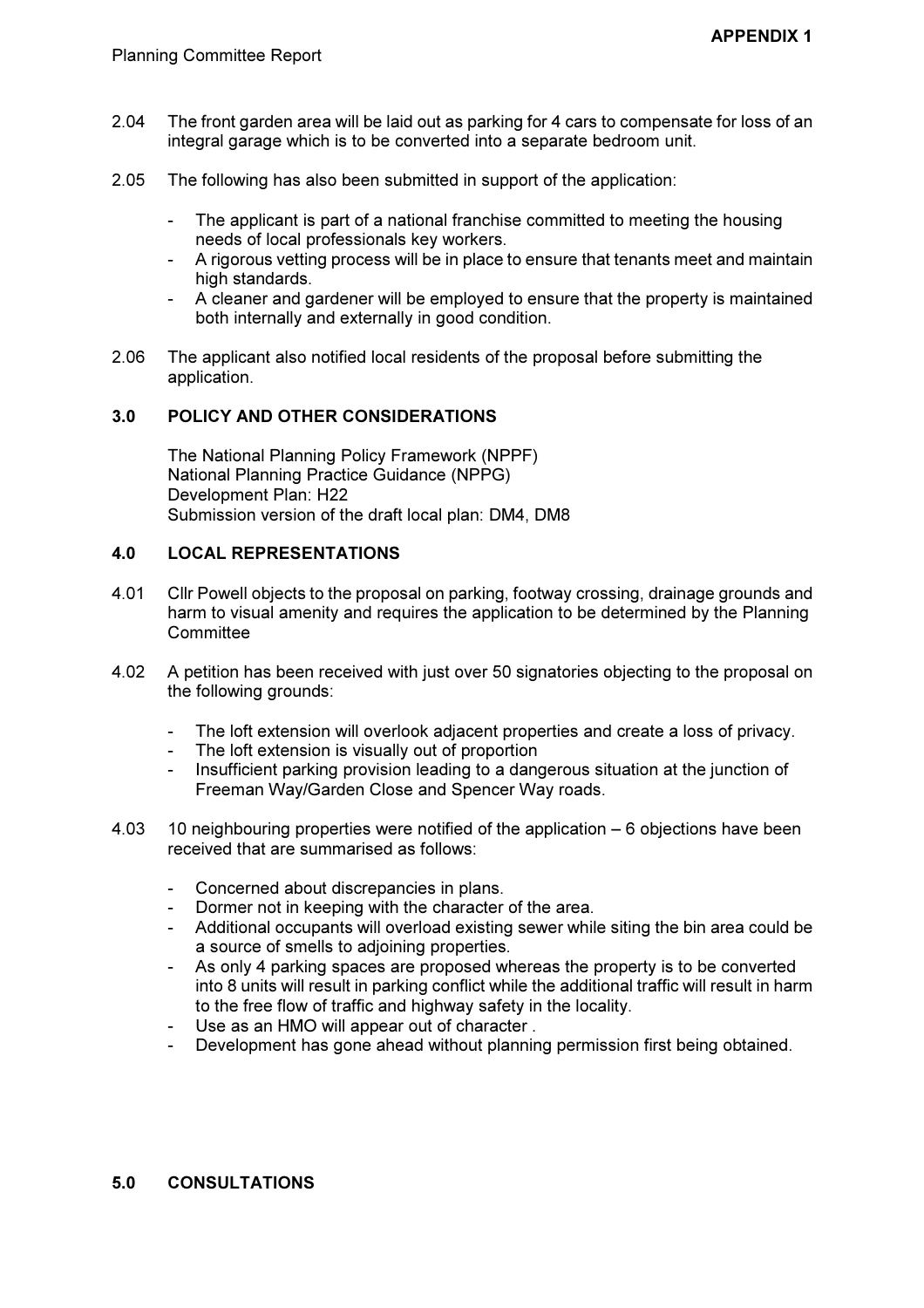5.01 Housing and Health Officer: The person in control of the above property has applied for a House in Multiple Occupation License under the Housing Act 2004, Part 2.

# 6.0 BACKGROUND PAPERS AND PLANS

The development proposals are shown on site location plans received on the  $8<sup>th</sup>$  and 14 July 2016 and drawing nos:FreemanWay-47-02, 03 and 04.

The application is supported by a letter dated the  $8<sup>th</sup>$  June 2016 and a planning statement.

### 7.0 APPRAISAL

- 7.01 Members are advised that use of a dwellinghouse as an HMO by not more than 6 residents does not represent a material change of use requiring planning permission as Class L of the GDPO allows the change from a dwellinghouse to a HMO. A HMO can be defined by the relevant government circular as a 'Class C4: Houses in multiple occupation (3-6 occupants) – in broad terms, the new C4 class covers small shared houses or flats occupied by between 3 and 6 unrelated individuals who share basic amenities. In the circumstances the assessment for this application must turn on whether the impact of two additional residents will have a material harmful impact over that which can be carried out without requiring planning permission from the Council.
- 7.02 In this case it is considered it would be extremely problematic to seek to argue any additional material harm to the character of the area, impact on amenity or erosion to the free flow of traffic or highway safety in the locality when compared with what could be undertaken without planning permission under Class L. A planning condition is proposed to limit the numbers of persons in the property.
- 7.02 In addition though objections have been raised regarding the visual impact of the dormer, this was erected as permitted development without requiring planning permission from the Council as the property was a dwellinghouse at the time of the works. Similarly, the installation of the rooflight and infilling the garage door void and replacing it with brickwork and a window was also be undertaken as permitted development.
- 7.03 The remaining built element i.e. the laying out of the front garden as a parking space only requires planning permission as it appears an impermeable surface is being proposed. However if this was permeable surfacing, again permission would not be required to provide a parking area to the front of the property. In any case its impact on the street scene is considered insignificant and is a common feature seen within many residential areas.

## Other matters

- 7.03 Regarding the capacity of the existing sewer to accommodate the development, in the absence of evidence to support this it is not a matter that can be taken into account in determining this application.
- 7.04 The siting of any the bin storage area has not been shown but given the size of the front garden area it is not anticipated this will result in any harm and is a matter that can be dealt with by condition which is proposed at the end of this report.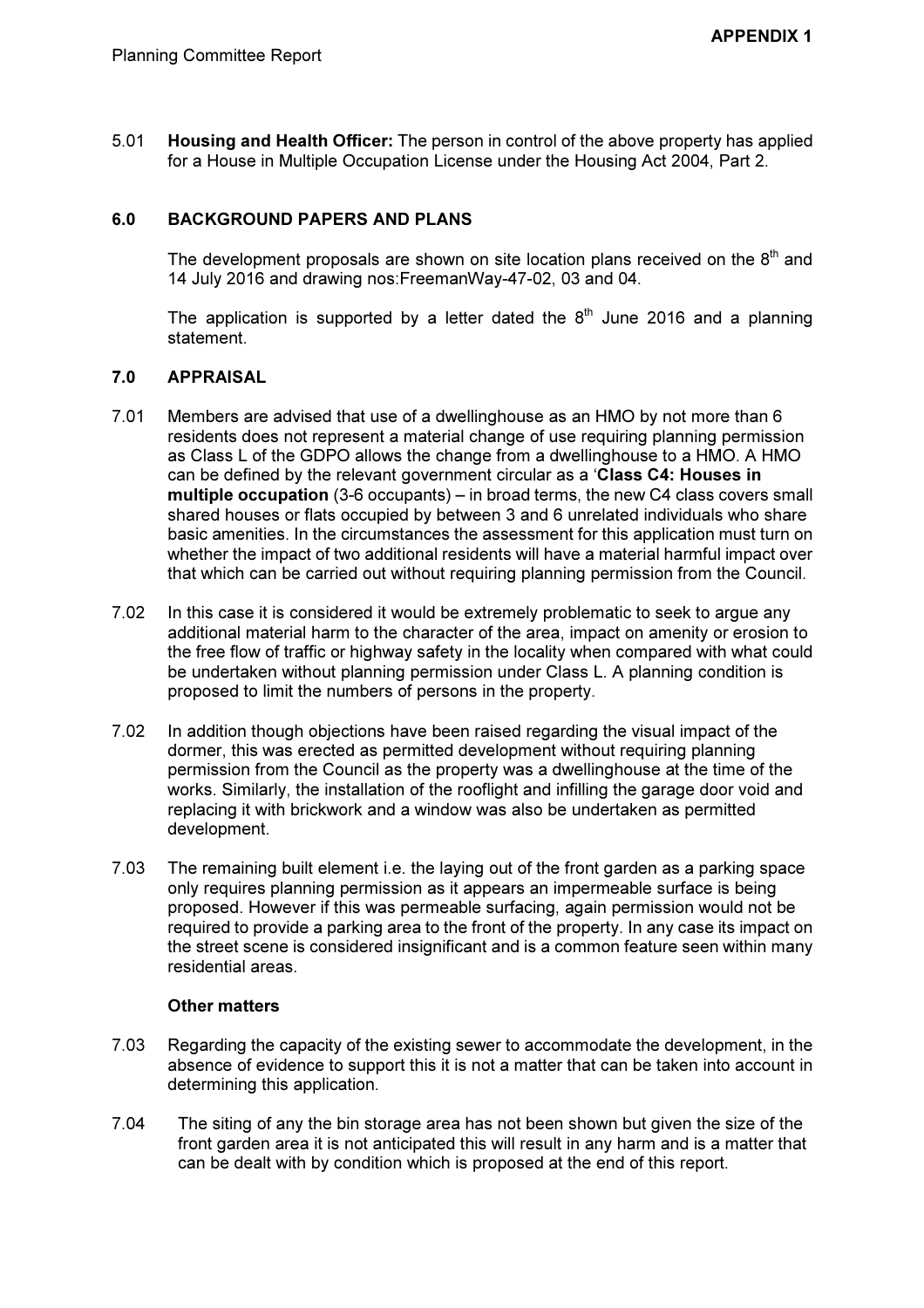- 7.05 Concerns relating to the retrospective nature of the application are noted. However as advised above the external works do not require permission while until 7 or more people occupy the premises the consent of the Council is also not required. The applicant advises he is currently only marketing the property on the basis of being able to rent up to 6 rooms. So far five tenants are in occupation and include one who will be shortly working in a local IT firm while another is currently serving in the army and will shortly be employed by Kent Police. The applicant considers this shows consistency with the tenancy policy set out being that the development will provide high quality, affordable shared accommodation to working professional people such as key workers, graduates.
- 7.06 In connection with privacy concerns, windows to the flank dormer are shown to be obscure glazed and fixed shut and this can be conditioned. The windows shown to the front and rear of the dormer are in elevations already having windows at  $1<sup>st</sup>$  floor level. Given that high level overlooking already exists, additional windows on these elevations will not materially erode existing privacy standards in the locality.

### 8.0 CONCLUSION

- 8.01 Given what can be carried out without the consent of the Council under its planning powers (namely the use of the property as an HMO by 6 unrelated persons) the impact of two additional persons is considered marginal and not sufficient to justify refusing planning permission. It is therefore considered planning permission should be granted as consequence.
- 9.0 RECOMMENDATION GRANT subject to the following conditions:
	- 1. The development hereby permitted shall be begun before the expiration of three years from the date of this permission.

Reason: In accordance with the provisions of Section 91 of the Town and Country Planning Act 1990 as amended by Section 51 of the Planning and Compulsory Purchase Act 2004.

2. The vehicle hardstanding hereby approved shall be surfaced in a water permeable material.

Reason: In the interests of the free flow of traffic and highway safety.

3. Details of the size, design and siting of any refuse bin housing shall be submitted for prior approval in writing by the Local Planning Authority and shall be available for use on occupation of the  $4^{\text{th}}$  bedroom.

Reason: In the interests of amenity.

4. No more than 8 persons shall be resident at the premises at any one time.

Reason: to retain control over the use in the interests of amenity.

5. The windows shown to be obscure glazed and fixed shut on drawing no:FreemanWay-47-04 shall be installed with these measures in place before first occupation of the rooms which they serve and maintained as such at all times **thereafter** 

Reason: To maintain privacy in the interests of amenity.